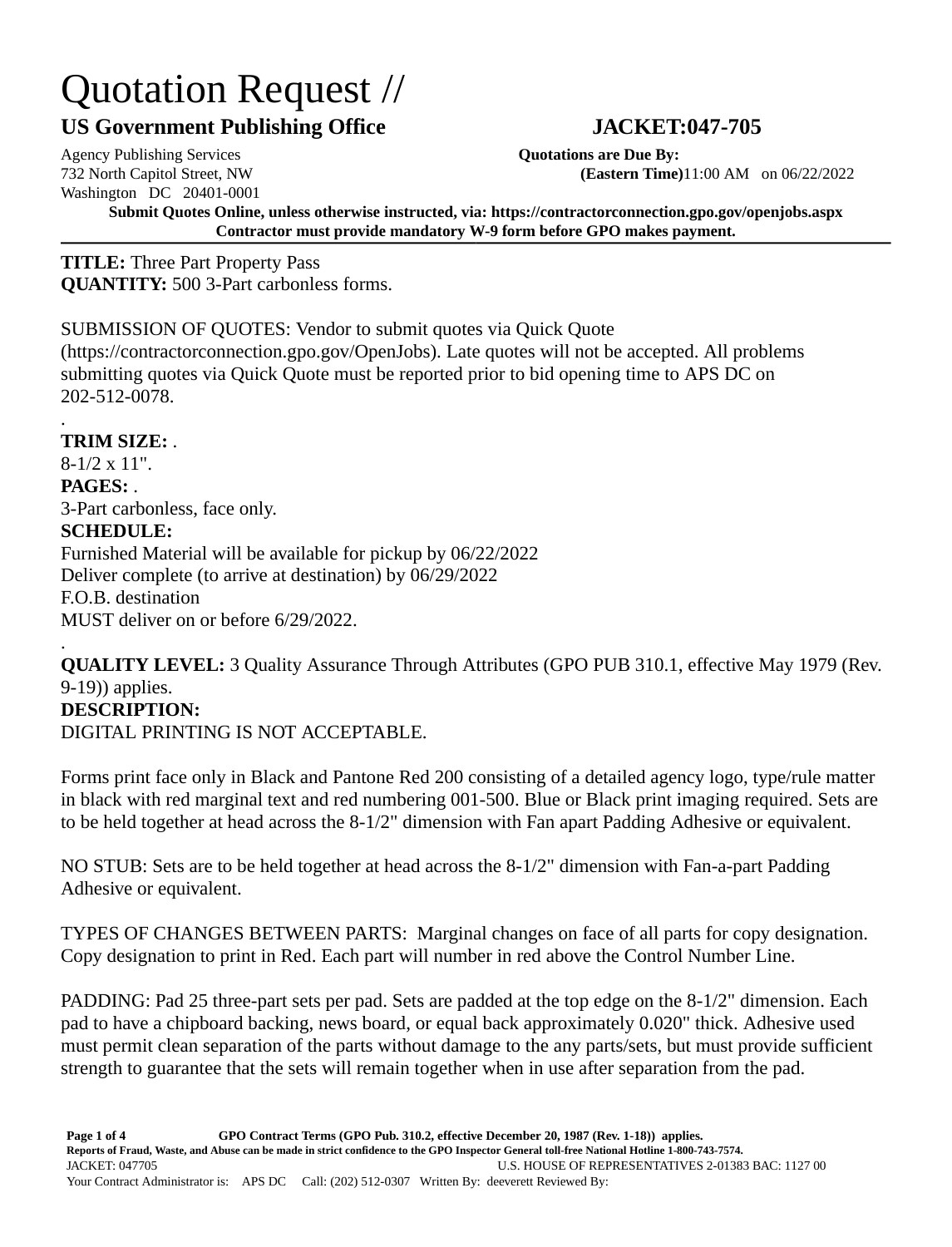WARRANTY: Contract Clause 15, "Warranty", of GPO Contract Terms (GPO Publication 310.2, effective December 1, 1987 (Rev. 01-18)) is amended for the solicitation to the effect that the warranty period is EXTENDEDfrom120 days to one calendar year from the date the check is tendered as final payment. All other provisions remain the same.

. **MATERIAL FURNISHED:** Contractor to receive. .

Via email after award; One (1) Purchase order. One (1) PDF. SEE ATTACHED.

.

Contractor can download the "Labeling and Marking Specifications" form (GPO Form 905, R. 7-15) from gpo.gov, fill in appropriate blanks, and attach to shipping containers.

Prior to image processing, the contractor is responsible for performing a basic check (preflight) of the furnished publishing files to assure accurate output of the required reproduction image. Any errors, media damage or data corruption that might interfere with proper file imaging must be reported to the contract administrator in sufficient time to comply with the shipping schedule.

In addition, the contractor is responsible for creating or altering any necessary trapping, setting proper screen angles and screen frequency, and defining file output selection for the imaging devise being utilized. All furnished files must be imaged as necessary to meet assigned quality level.

**PAPER:** \* Must be in accordance with JCP Paper Specification Standards in effect on date of this order JCP Code\* O80, Carbonless Bond; White, Yellow and Pink, Basis Size 17 X 22" Basis Weight Part 1: White: Chemical Transfer CB, 13-15 lbs. (basis weight per 500 sheets, 17 x 22) Part 2: Yellow: Chemical Transfer CF, 13-15 lbs. (basis weight per 500 sheets, 17 x 22) Part 2: Pink: Chemical Transfer CF, 13-15 lbs. (basis weight per 500 sheets, 17 x 22)

Note: If the paper supplied by the contractor has the following Basis Weight, then the paper must conform to all specifications contained in JCP Code O-80, CB and CF 15lbs. CFB 14.5lbs **COLOR OF INK:** Black and Pantone 200. **PRINT PAGE:** One Side Only **MARGINS:** Adequate gripper. Follow Electronic File. **PROOFS:** No Proofs Required. **BINDING:** See Description. **PACKING:** Shrink-wrap in suitable units. Pack suitable in shipping containers.

LABELING/MARKING: (Package and/or Container Label): Reproduce shipping container label from furnished repro, fill in appropriate blanks and attach to shipping containers/packages.

## NOTE: MARK ALL CARTONS WITH THE FOLLOWING INFORMATION: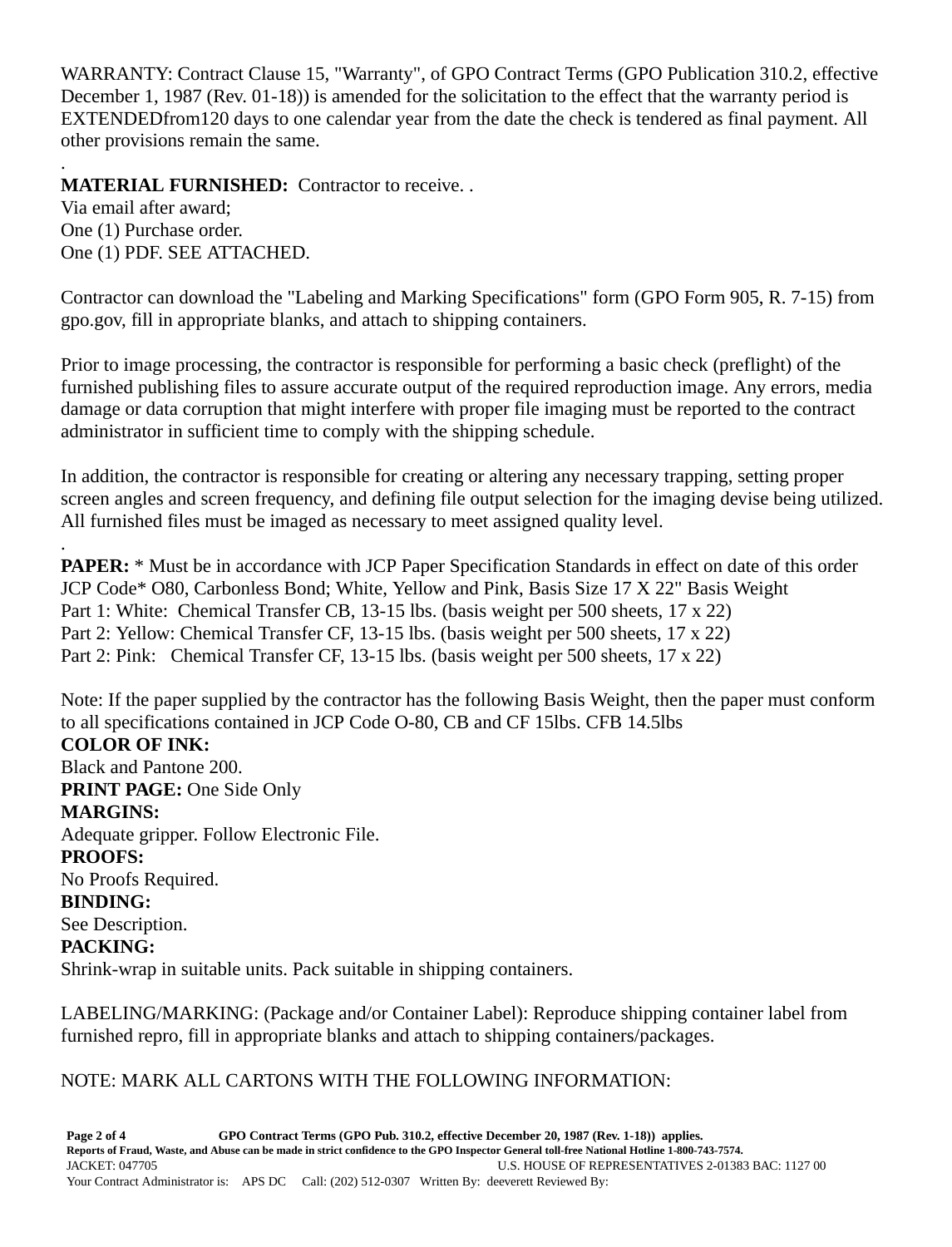JOB TITLE: Three Part Property Pass REQUISITION: JACKET NO.: QUANTITY: NUMBER OF BOXES: EX. Box 1 of 4, Box 2 of 4... **DISTRIBUTION:**

Contractor must notify the ordering agency on the same day that the product ships/delivers via e-mail sent to sforster@gpo.gov. The subject line of this message shall be "Distribution Notice for Jacket 047-705, Requisition 2-01383. The notice must provide all applicable tracking numbers, shipping method, and Title. Contractor must be able to provide copies of all delivery, mailing, and shipping receipts upon agency request.

Deliver 500 copies via traceable means to: U.S. Government Publishing Office, 44 H Street NW, Washington, DC 20401, (Marked for Re-Distribution), GPO Platform, Attn: Mr. Robinson, Marked for Re-distribution to: 6180j O?Neil House Office Bldg., Attn: Darla Gepert.

Deliver 5 un-numbered samples and all Government furnished material via traceable mean to: U.S. Government Publishing Office, 44 H Street NW, Washington, DC 20401, Attn: CPS- Shirley Forster, Room C-730, 202-512-0224. For redelivery to: House Garages and Parking Security, G2-32 Rayburn HOB, Attn: Dorian Coward.

All expenses incidental to submitting proofs, furnishing samples and returning materials, must be borne by the contractor.

**QUALITY ASSURANCE LEVELS AND STANDARDS:** The following levels and standards shall apply to these specifications:

| <b>ATTRIBUTE</b>                       | SPECIFIED STANDARD               |
|----------------------------------------|----------------------------------|
| P-7. Type Quality and Uniformity       | <b>Furnished Electronic File</b> |
| P-9. Solid and Screen Tint Color Match | Pantone Matching System          |

PREAWARD SURVEY:I n order to determine the responsibility of the prime contractor or any subcontractor, the Government reserves the right to conduct an on-site pre-award survey at the contractor's/subcontractor's facility or to require other evidence of technical, production, managerial, financial, and similar abilities to perform, prior to the award of a contract. As part of the financial determination, the contractor in line for award may be required to provide one or more of the following financial documents:

- 1) Most recent profit and loss statement
- 2) Most recent balance sheet
- 3) Statement of cash flows

.

.

- 4) Current official bank statement
- 5) Current lines of credit (with amounts available)
- 6) Letter of commitment from paper supplier(s)
- 7) Letter of commitment from any subcontractor